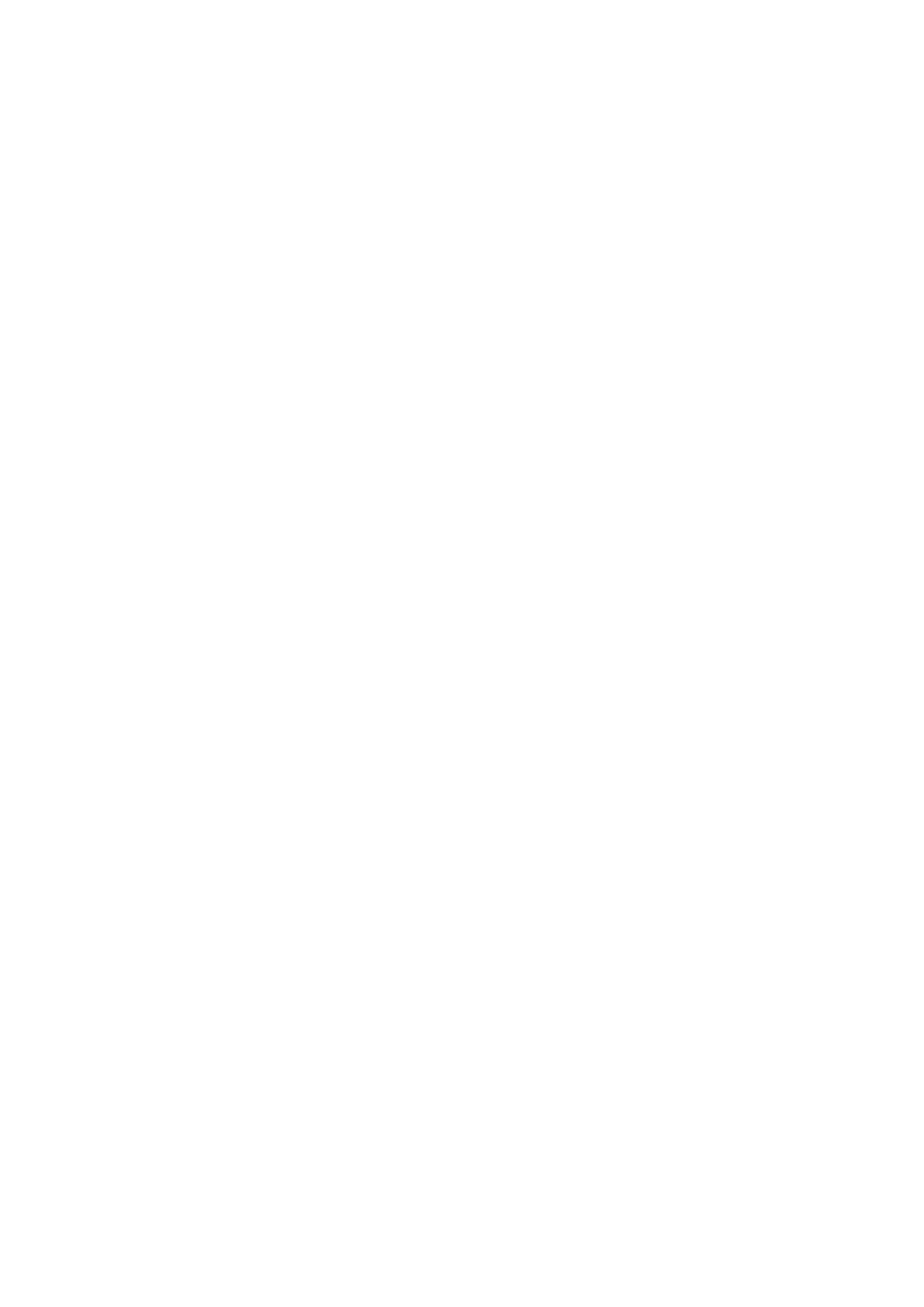## **AGENDA**

#### **Open to Public and Press**

| 1              | Apologies and to note any Substitutes appointed for the Meeting                                  |           |
|----------------|--------------------------------------------------------------------------------------------------|-----------|
| $\overline{2}$ | To note any declarations of interest arising from any items on the Agenda                        |           |
| 3              | To receive any questions by members of the public pursuant to Council<br>Procedure Rule No.10.   |           |
| 4              | To receive any questions by Members of the Council pursuant to Council<br>procedure Rule No. 11. |           |
| 5              | <b>Reports of Overview and Scrutiny Committee</b>                                                |           |
| 6              | PUBLIC OPEN SPACE (POS) - HISTORICAL ADOPTIONS                                                   | $5 - 11$  |
| $\overline{7}$ | D2N2 FUNDING PROGRAMME FOR A PILOT HYDROGEN FUELLED<br><b>WASTE COLLECTION SERVICE</b>           | $12 - 16$ |
| 8              | <b>COVID ADDITIONAL RELIEF POLICY</b>                                                            | $17 - 32$ |
| 9              | <b>COMMITTEE WORK PROGRAMME</b>                                                                  | $33 - 40$ |

#### **Exclusion of the Public and Press:**

**10** The Chairman may therefore move:-

That in accordance with Section 100 (A)(4) of the Local Government Act 1972 (as amended) the press and public be excluded from the remainder of the Meeting as it is likely, in view of the nature of the business to be transacted or the nature of the proceedings, that there would be disclosed exempt information as defined in the paragraph of Part I of the Schedule 12A of the Act indicated in the header to each report on the Agenda.

**11** To receive any Exempt questions by Members of the Council pursuant to Council procedure Rule No. 11.

**Details**